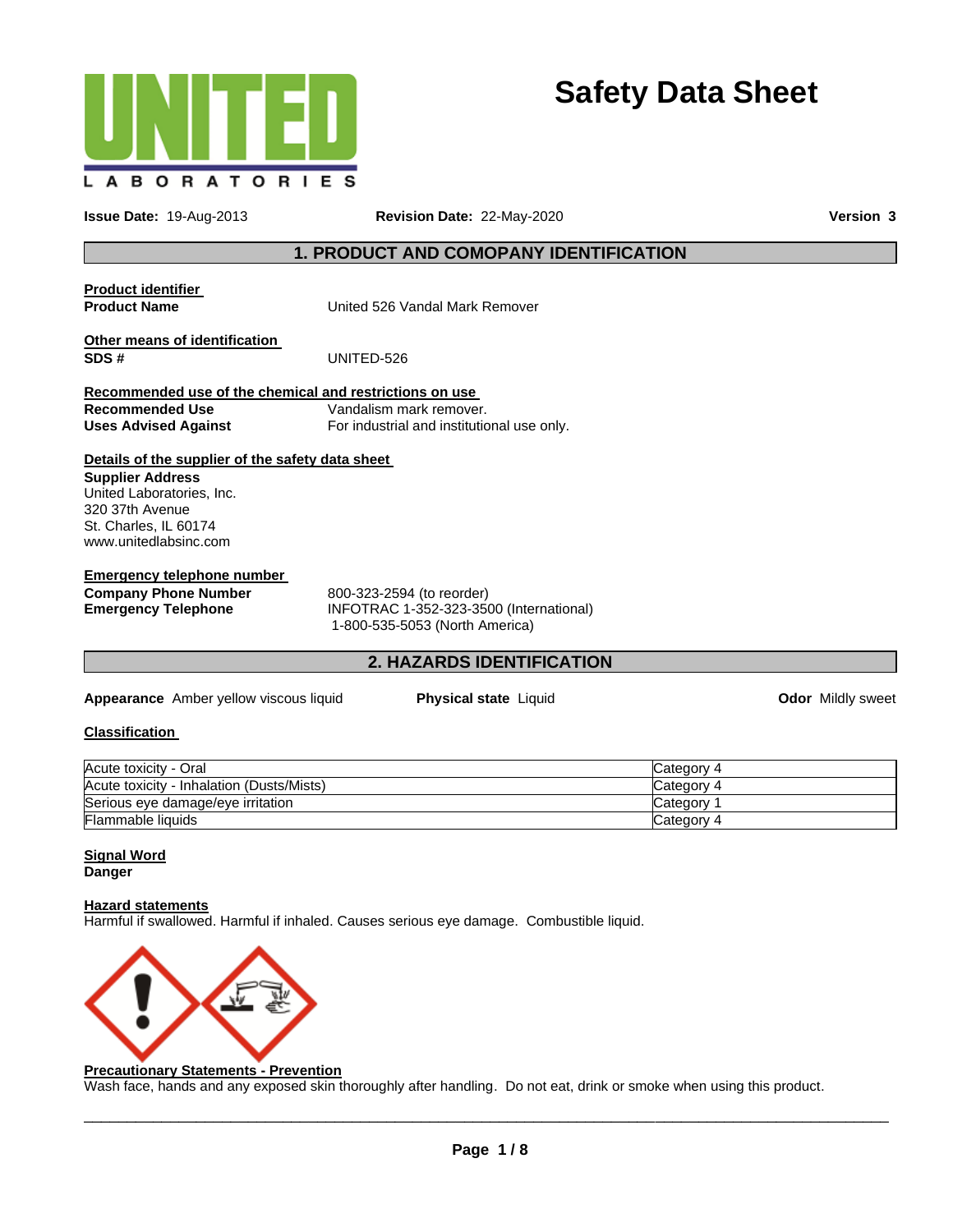\_\_\_\_\_\_\_\_\_\_\_\_\_\_\_\_\_\_\_\_\_\_\_\_\_\_\_\_\_\_\_\_\_\_\_\_\_\_\_\_\_\_\_\_\_\_\_\_\_\_\_\_\_\_\_\_\_\_\_\_\_\_\_\_\_\_\_\_\_\_\_\_\_\_\_\_\_\_\_\_\_\_\_\_\_\_\_\_\_\_\_\_\_ Avoid breathing dust/fume/gas/mist/vapors/spray. Use only outdoors or in a well-ventilated area. Wear protective gloves/protective clothing/eye protection/face protection. Keep away from heat/sparks/open flames/hot surfaces. — No smoking.

#### **Precautionary Statements - Response**

IF IN EYES: Rinse cautiously with water for several minutes. Remove contact lenses, if present and easy to do. Continue rinsing Immediately call a poison center or doctor/physician.

IF INHALED: Remove victim to fresh air and keep at rest in a position comfortable for breathing. Call a poison center or doctor/physician if you feel unwell.

IF SWALLOWED: Call a POISON CENTER or doctor/physician if you feel unwell. Rinse mouth. In case of fire: Use CO2, dry chemical, or foam for extinction.

#### **Precautionary Statements - Disposal**

Dispose of contents/container to an approved waste disposal plant.

#### **Other hazards**

Toxic to aquatic life with long lasting effects.

# **3. COMPOSITION/INFORMATION ON INGREDIENTS**

| <b>Chemical name</b>    | <b>CAS No</b> | Weight-%  |
|-------------------------|---------------|-----------|
| <b>Tetrasodium EDTA</b> | 64-02-8       | $35 - 40$ |
| Benzvl alcohol          | 100-51-6      | $15 - 20$ |
| Ethyl lactate           | $97-64-3$     | $10 - 15$ |

\*\*If Chemical Name/CAS No is "proprietary" and/or Weight-% is listed as a range, the specific chemical identity and/or percentage of composition has been withheld as a trade secret.\*\*

# **4. FIRST AID MEASURES**

#### **Description of first aid measures**

| <b>Eye Contact</b>                                                         | Rinse immediately with plenty of water, also under the eyelids, for at least 15 minutes. Seek                                                                                                                                                                                                                           |  |  |
|----------------------------------------------------------------------------|-------------------------------------------------------------------------------------------------------------------------------------------------------------------------------------------------------------------------------------------------------------------------------------------------------------------------|--|--|
|                                                                            | immediate medical attention/advice.                                                                                                                                                                                                                                                                                     |  |  |
| <b>Skin Contact</b>                                                        | Wash with soap and water. Take off contaminated clothing. Wash contaminated clothing<br>before reuse. Get medical attention if irritation occurs.                                                                                                                                                                       |  |  |
| <b>Inhalation</b>                                                          | Remove to fresh air. Get medical attention if symptoms occur. If not breathing, give artificial<br>respiration.                                                                                                                                                                                                         |  |  |
| Ingestion                                                                  | Rinse mouth. Do NOT induce vomiting. Seek medical attention immediately. If vomiting<br>occurs naturally, have victim lean forward to reduce risk of aspiration.                                                                                                                                                        |  |  |
| Most important symptoms and effects, both acute and delayed                |                                                                                                                                                                                                                                                                                                                         |  |  |
| <b>Symptoms</b>                                                            | May cause severe irritation with redness, pain, and blurred vision. Prolonged contact with<br>skin may cause irritation. May cause irritation to the mucous membranes and upper<br>respiratory tract. Coughing. Headache. Ingestion may cause headache, dizziness, nausea,<br>vomiting, diarrhea, and general weakness. |  |  |
| Indication of any immediate medical attention and special treatment needed |                                                                                                                                                                                                                                                                                                                         |  |  |
| <b>Notes to Physician</b>                                                  | Treat symptomatically.                                                                                                                                                                                                                                                                                                  |  |  |
| <b>5. FIRE-FIGHTING MEASURES</b>                                           |                                                                                                                                                                                                                                                                                                                         |  |  |

#### **Suitable Extinguishing Media**

Dry chemical. Foam. Carbon dioxide (CO2).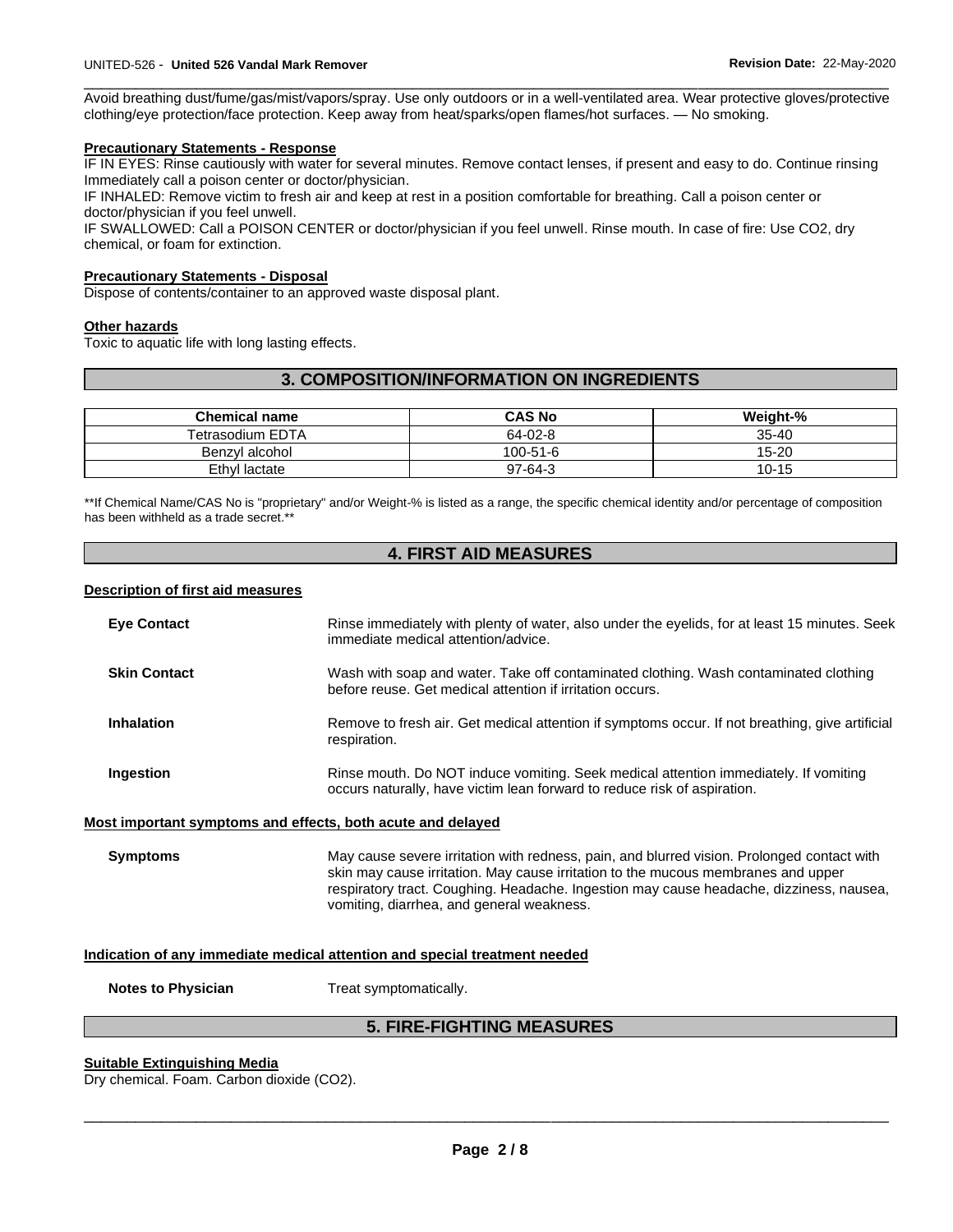#### **Unsuitable Extinguishing Media** Not determined.

#### **Specific Hazards Arising from the Chemical**

Combustible material. Keep away from heat, sparks, and flame. Guard against spontaneous combustion of improperly discarded oily rags.

\_\_\_\_\_\_\_\_\_\_\_\_\_\_\_\_\_\_\_\_\_\_\_\_\_\_\_\_\_\_\_\_\_\_\_\_\_\_\_\_\_\_\_\_\_\_\_\_\_\_\_\_\_\_\_\_\_\_\_\_\_\_\_\_\_\_\_\_\_\_\_\_\_\_\_\_\_\_\_\_\_\_\_\_\_\_\_\_\_\_\_\_\_

**Hazardous combustion products** Carbon oxides. Phosphorus oxides.

#### **Protective equipment and precautions for firefighters**

As in any fire, wear self-contained breathing apparatus pressure-demand, MSHA/NIOSH (approved or equivalent) and full protective gear. Water may be used to cool containers to prevent pressure build up.

### **6. ACCIDENTAL RELEASE MEASURES**

#### **Personal precautions, protective equipment and emergency procedures**

**Personal Precautions** Use personal protective equipment as required. Remove all sources of ignition. Ventilate affected area.

#### **Environmental precautions**

**Environmental precautions** See Section 12 for additional Ecological Information.

#### **Methods and material for containment and cleaning up**

**Methods for Containment** Prevent further leakage or spillage if safe to do so.

**Methods for Clean-Up** Soak up with inert absorbent material. Place in designated disposal container. Rinse area thoroughly.

#### **7. HANDLING AND STORAGE**

#### **Precautions for safe handling**

**Advice on Safe Handling** Wash thoroughly after handling. Use personal protection recommended in Section 8. Do not eat, drink or smoke when using this product. Avoid breathing vapors or mists. Use only in well-ventilated areas. Ground/bond container and receiving equipment. Keep away from heat/sparks/open flames/hot surfaces. — No smoking. Use spark-proof tools and explosionproof equipment. Take precautionary measures against static discharges.

#### **Conditions for safe storage, including any incompatibilities**

**Storage Conditions Keep containers tightly closed in a dry, cool and well-ventilated place. Store away from** heat, sparks, open flame or any other ignition source. Store away from sources of ignition. Keep closed containers from hard freezing as this could cause the drum to rupture. **Incompatible Materials** Do not mix this product with other cleaning materials, especially acids or strong oxidizing agents such as bleach.

### **8. EXPOSURE CONTROLS/PERSONAL PROTECTION**

**Exposure Guidelines** This product, as supplied, does not contain any hazardous materials with occupational exposure limits established by the region-specific regulatory bodies.

#### **Appropriate engineering controls**

**Engineering Controls Apply technical measures to comply with the occupational exposure limits. Ventilation** systems.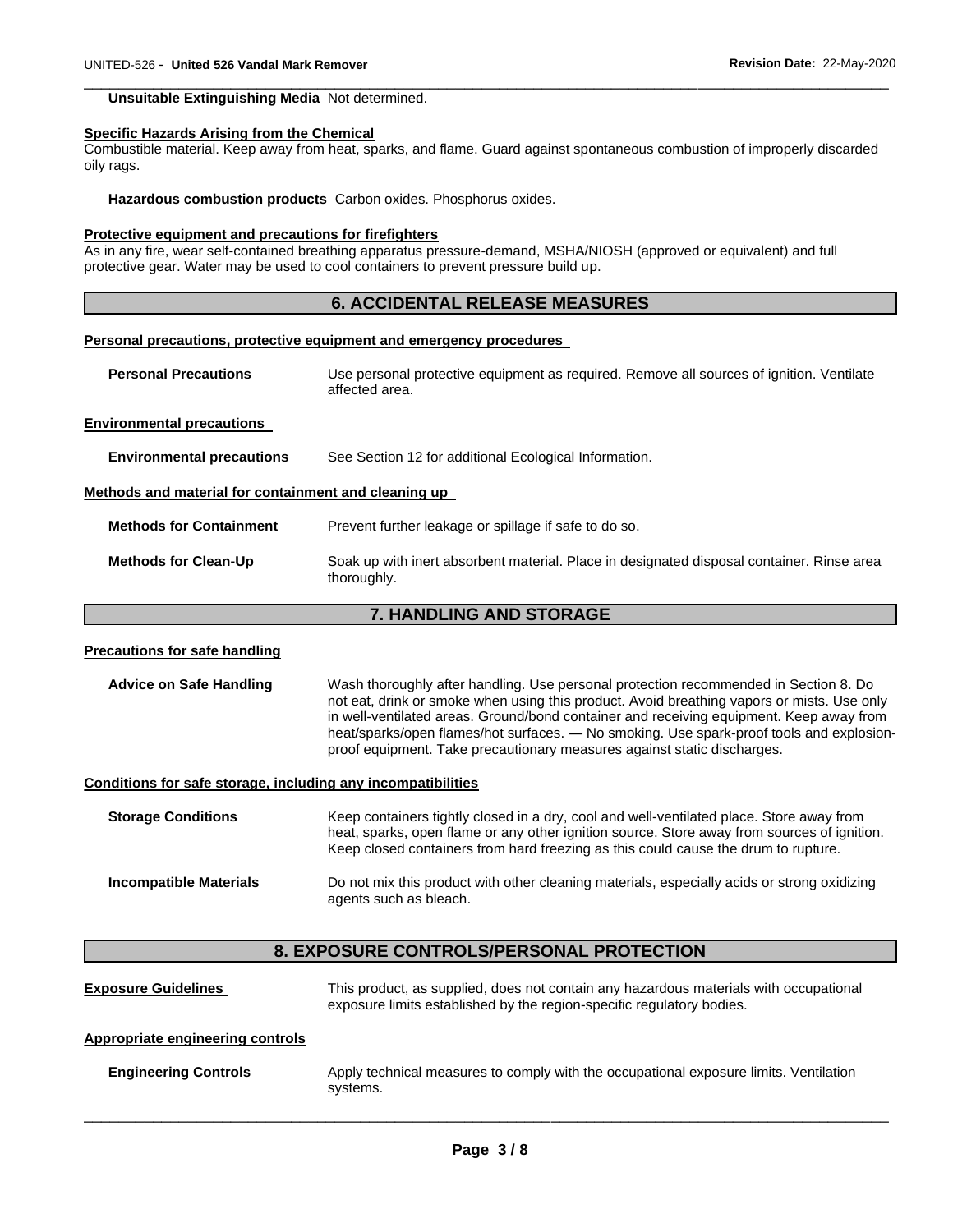#### **Individual protection measures, such as personal protective equipment**

| <b>Eve/Face Protection</b>      | Safety glasses are recommended.                                                                       |
|---------------------------------|-------------------------------------------------------------------------------------------------------|
| <b>Skin and Body Protection</b> | Chemical resistant protective gloves.                                                                 |
| <b>Respiratory Protection</b>   | No protection is ordinarily required under normal conditions of use and with adequate<br>ventilation. |

\_\_\_\_\_\_\_\_\_\_\_\_\_\_\_\_\_\_\_\_\_\_\_\_\_\_\_\_\_\_\_\_\_\_\_\_\_\_\_\_\_\_\_\_\_\_\_\_\_\_\_\_\_\_\_\_\_\_\_\_\_\_\_\_\_\_\_\_\_\_\_\_\_\_\_\_\_\_\_\_\_\_\_\_\_\_\_\_\_\_\_\_\_

**General Hygiene Considerations** Handle in accordance with good industrial hygiene and safety practice.

# **9. PHYSICAL AND CHEMICAL PROPERTIES**

#### **Information on basic physical and chemical properties**

| <b>Physical state</b><br>Appearance<br>Color            | Liquid<br>Amber yellow viscous liquid<br>Amber yellow | Odor<br><b>Odor Threshold</b> | Mildly sweet<br>Not determined |
|---------------------------------------------------------|-------------------------------------------------------|-------------------------------|--------------------------------|
| <b>Property</b>                                         | <b>Values</b>                                         | Remarks • Method              |                                |
| рH                                                      | Not determined                                        |                               |                                |
| Melting point / freezing point                          | Not determined                                        |                               |                                |
| Boiling point / boiling range                           | Not determined                                        |                               |                                |
| <b>Flash point</b>                                      | 69.2 °C / 156.5 °F                                    |                               |                                |
| <b>Evaporation Rate</b>                                 | Not determined                                        |                               |                                |
| <b>Flammability (Solid, Gas)</b>                        | Liquid-Not applicable                                 |                               |                                |
| <b>Flammability Limit in Air</b>                        |                                                       |                               |                                |
| <b>Upper flammability or explosive</b><br><b>limits</b> | Not determined                                        |                               |                                |
| Lower flammability or explosive<br>limits               | Not determined                                        |                               |                                |
| <b>Vapor Pressure</b>                                   | Not determined                                        |                               |                                |
| <b>Vapor Density</b>                                    | Not determined                                        |                               |                                |
| <b>Relative Density</b>                                 | 0.964                                                 |                               |                                |
| <b>Water Solubility</b>                                 | Not determined                                        |                               |                                |
| Solubility in other solvents                            | Not determined                                        |                               |                                |
| <b>Partition Coefficient</b>                            | Not determined                                        |                               |                                |
| <b>Autoignition temperature</b>                         | Not determined                                        |                               |                                |
| <b>Decomposition temperature</b>                        | Not determined                                        |                               |                                |
| <b>Kinematic viscosity</b>                              | Not determined                                        |                               |                                |
| <b>Dynamic Viscosity</b>                                | Not determined                                        |                               |                                |
| <b>Explosive Properties</b>                             | Not determined                                        |                               |                                |
| <b>Oxidizing Properties</b>                             | Not determined                                        |                               |                                |
| <b>Other information</b>                                |                                                       |                               |                                |
| <b>VOC Content (%)</b>                                  | 29%                                                   |                               |                                |
| <b>10. STABILITY AND REACTIVITY</b>                     |                                                       |                               |                                |

#### **Reactivity**

Not reactive under normal conditions.

#### **Chemical stability**

Stable under recommended storage conditions.

#### **Possibility of hazardous reactions**

None under normal processing.

**Hazardous Polymerization** Hazardous polymerization does not occur.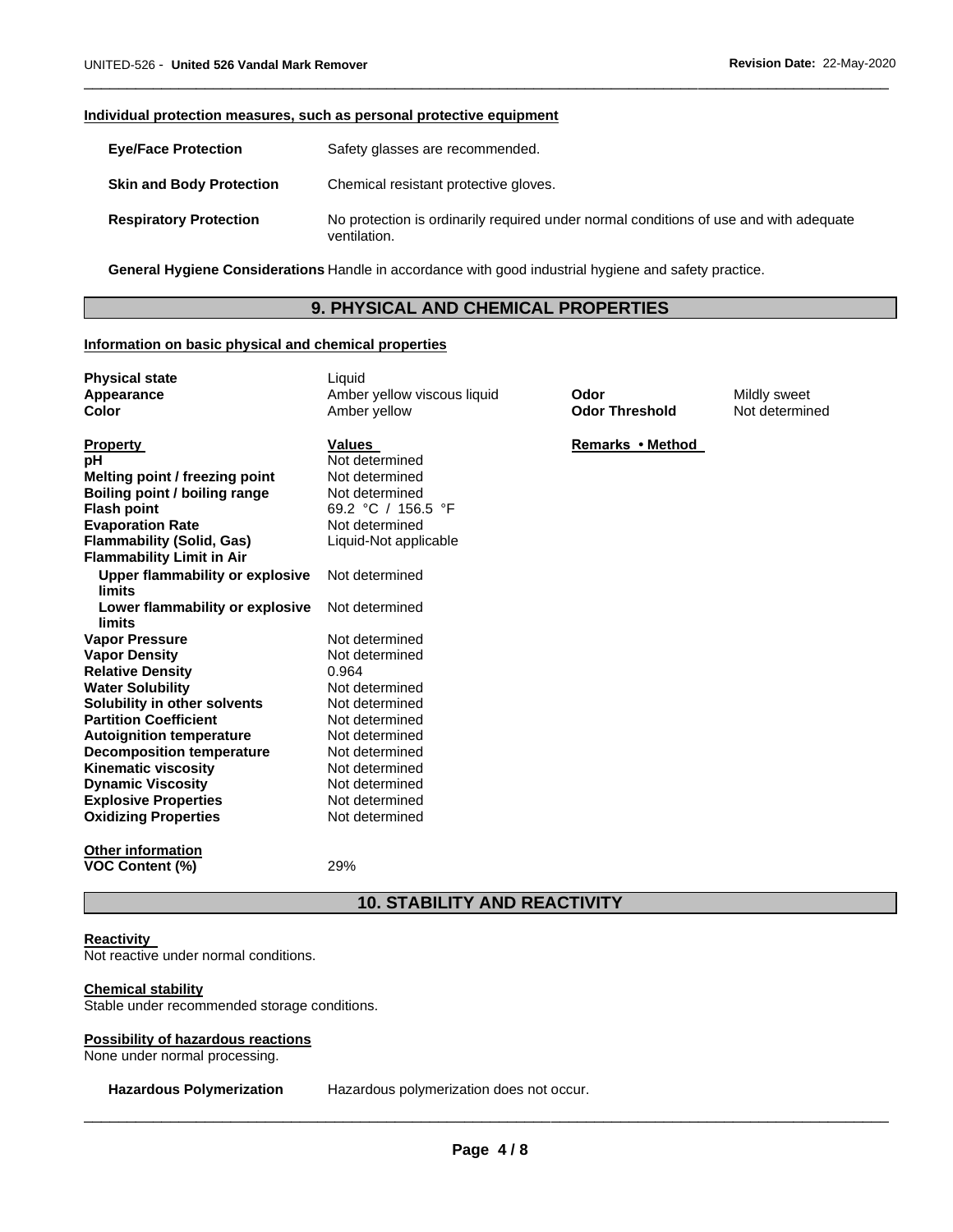# **Conditions to Avoid**

Keep out of reach of children.

#### **Incompatible materials**

Do not mix this product with other cleaning materials, especially acids or strong oxidizing agents such as bleach.

#### **Hazardous decomposition products**

When strongly heated, as in a fire, this product may produce oxides of carbon and phosphorus.

# **11. TOXICOLOGICAL INFORMATION**

\_\_\_\_\_\_\_\_\_\_\_\_\_\_\_\_\_\_\_\_\_\_\_\_\_\_\_\_\_\_\_\_\_\_\_\_\_\_\_\_\_\_\_\_\_\_\_\_\_\_\_\_\_\_\_\_\_\_\_\_\_\_\_\_\_\_\_\_\_\_\_\_\_\_\_\_\_\_\_\_\_\_\_\_\_\_\_\_\_\_\_\_\_

#### **Information on likely routes of exposure**

| <b>Product Information</b> |                                      |
|----------------------------|--------------------------------------|
| <b>Eve Contact</b>         | Avoid contact with eyes.             |
| <b>Skin Contact</b>        | May be harmful in contact with skin. |
| <b>Inhalation</b>          | Harmful if inhaled.                  |
| Ingestion                  | Harmful if swallowed.                |

### **Component Information**

| <b>Chemical name</b>        | Oral LD50                         | Dermal LD50                     | <b>Inhalation LC50</b>               |
|-----------------------------|-----------------------------------|---------------------------------|--------------------------------------|
| Tetrasodium EDTA            | $= 10$ g/kg (Rat) = 1658 mg/kg    | $\overline{\phantom{a}}$        |                                      |
| 64-02-8                     | Rat \                             |                                 |                                      |
| Benzyl alcohol              | $= 1230$ mg/kg (Rat)              | $= 2$ g/kg (Rabbit)             | $= 8.8$ mg/L (Rat) 4 h               |
| $100 - 51 - 6$              |                                   |                                 |                                      |
| Ethyl lactate               | $= 8200$ mg/kg (Rat) > 2000 mg/kg | $> 5000$ mg/kg (Rat) $> 5$ g/kg | -                                    |
| $97-64-3$                   | Rat `                             | Rabbit)                         |                                      |
| Dinethyl sulfoxide          | $= 14500$ mg/kg (Rat) = 28300     | $= 40$ g/kg (Rat)               | $> 5.33$ mg/L (Rat) 4 h              |
| 67-68-5                     | $mq/kg$ (Rat)                     |                                 |                                      |
| Alcohols, C9-11 ethoxylated | $= 1400$ mg/kg (Rat) = 1378 mg/kg | $> 2$ g/kg (Rabbit)             |                                      |
| 68439-46-3                  | Rat `                             |                                 |                                      |
| Sodium lauryl sulfate       | $= 1288 \text{ mg/kg}$ (Rat)      | $= 200$ mg/kg (Rabbit)          | $>$ 3900 mg/m <sup>3</sup> (Rat) 1 h |
| $151 - 21 - 3$              |                                   |                                 |                                      |

#### **Symptoms related to the physical, chemical and toxicological characteristics**

**Symptoms** Please see section 4 of this SDS for symptoms.

# **Delayed and immediate effects as well as chronic effects from short and long-term exposure**

| Serious eye damage/eye<br>irritation | Causes serious eye damage.                                                                                                                   |
|--------------------------------------|----------------------------------------------------------------------------------------------------------------------------------------------|
| Carcinogenicity                      | Based on the information provided, this product does not contain any carcinogens or<br>potential carcinogens as listed by OSHA, IARC or NTP. |

### **Numerical measures of toxicity**

**The following values are calculated based on chapter 3.1 of the GHS document** 

| Oral LD50                               | 937.70 mg/kg   |
|-----------------------------------------|----------------|
| Dermal LD50                             | 3,840.40 mg/kg |
| ATEmix (inhalation-dust/mist) 2.01 mg/L |                |

# **12. ECOLOGICAL INFORMATION**

# **Ecotoxicity**

Toxic to aquatic life with long lasting effects.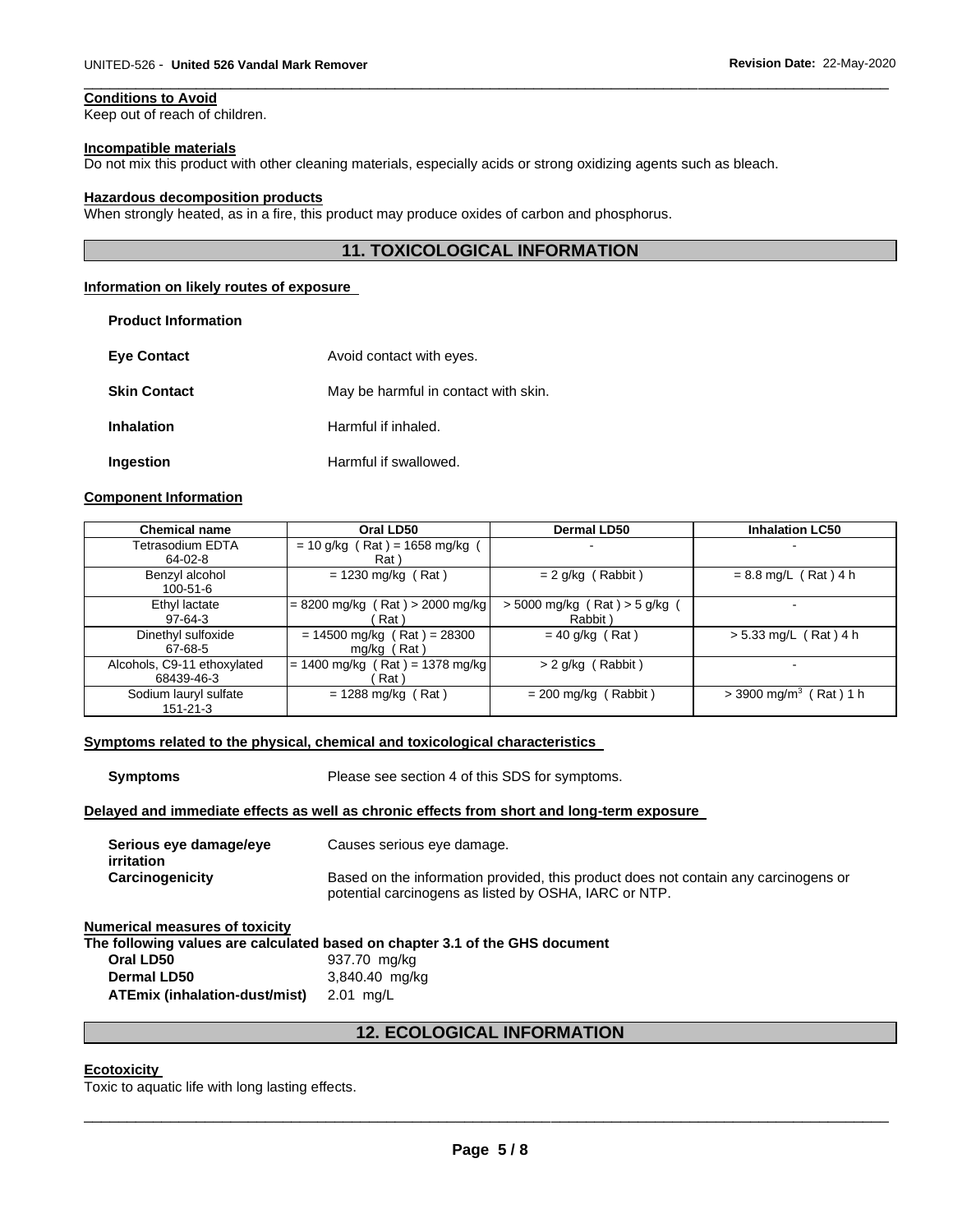# **Component Information**

| <b>Chemical name</b>    | Algae/aquatic plants               | Fish                                                                 | Crustacea                       |
|-------------------------|------------------------------------|----------------------------------------------------------------------|---------------------------------|
| <b>Tetrasodium EDTA</b> | 1.01: 72 h Desmodesmus             | 59.8: 96 h Pimephales promelas                                       | 610: 24 h Daphnia magna mg/L    |
| 64-02-8                 | subspicatus mg/L EC50              | mg/L LC50 static 41: 96 h Lepomis                                    | <b>EC50</b>                     |
|                         |                                    | macrochirus mg/L LC50 static                                         |                                 |
| Benzyl alcohol          | 35: 3 h Anabaena variabilis mg/L   | 460: 96 h Pimephales promelas                                        | 23: 48 h water flea mg/L EC50   |
| 100-51-6                | <b>EC50</b>                        | mg/L LC50 static 10: 96 h Lepomis                                    |                                 |
|                         |                                    | macrochirus mg/L LC50 static                                         |                                 |
| Dinethyl sulfoxide      | 12350 - 25500: 96 h Skeletonema    | 34000: 96 h Pimephales promelas                                      | 7000: 24 h Daphnia species mg/L |
| 67-68-5                 | costatum mg/L EC50                 | mg/L LC50 33 - 37: 96 h                                              | <b>EC50</b>                     |
|                         |                                    | Oncorhynchus mykiss g/L LC50                                         |                                 |
|                         |                                    | static 41.7: 96 h Cyprinus carpio g/L                                |                                 |
|                         |                                    | LC50 40: 96 h Lepomis macrochirus                                    |                                 |
|                         |                                    | g/L LC50 static                                                      |                                 |
| Sodium lauryl sulfate   |                                    | 53: 72 h Desmodesmus subspicatus 6.2 - 9.6: 96 h Pimephales promelas | 1.8: 48 h Daphnia magna mg/L    |
| 151-21-3                | mg/L EC50 30 - 100: 96 h           | mg/L LC50 1.31: 96 h Cyprinus                                        | EC50                            |
|                         | Desmodesmus subspicatus mg/L       | carpio mg/L LC50 semi-static 9.9 -                                   |                                 |
|                         | EC50 117: 96 h Pseudokirchneriella | 20.1: 96 h Brachydanio rerio mg/L                                    |                                 |
|                         | subcapitata mg/L EC50 3.59 - 15.6: | LC50 semi-static 4.3 - 8.5: 96 h                                     |                                 |
|                         | 96 h Pseudokirchneriella           | Oncorhynchus mykiss mg/L LC50                                        |                                 |
|                         | subcapitata mg/L EC50 static       | static 13.5 - 18.3: 96 h Poecilia                                    |                                 |
|                         |                                    | reticulata mg/L LC50 semi-static 4.2                                 |                                 |
|                         |                                    | - 4.8: 96 h Lepomis macrochirus                                      |                                 |
|                         |                                    | mg/L LC50 flow-through 15 - 18.9:                                    |                                 |
|                         |                                    | 96 h Pimephales promelas mg/L                                        |                                 |
|                         |                                    | LC50 static 5.8 - 7.5: 96 h                                          |                                 |
|                         |                                    | Pimephales promelas mg/L LC50                                        |                                 |
|                         |                                    | static 4.06 - 5.75: 96 h Lepomis                                     |                                 |
|                         |                                    | macrochirus mg/L LC50 static 4.62:                                   |                                 |
|                         |                                    | 96 h Oncorhynchus mykiss mg/L                                        |                                 |
|                         |                                    | LC50 flow-through 22.1 - 22.8: 96 h                                  |                                 |
|                         |                                    | Pimephales promelas mg/L LC50<br>static 10.8 - 16.6: 96 h Poecilia   |                                 |
|                         |                                    | reticulata mg/L LC50 static 7.97: 96                                 |                                 |
|                         |                                    | h Brachydanio rerio mg/L LC50                                        |                                 |
|                         |                                    | flow-through 4.5: 96 h Lepomis                                       |                                 |
|                         |                                    | macrochirus mg/L LC50 4.2: 96 h                                      |                                 |
|                         |                                    | Oncorhynchus mykiss mg/L LC50                                        |                                 |
|                         |                                    | 10.2 - 22.5: 96 h Pimephales                                         |                                 |
|                         |                                    | promelas mg/L LC50 semi-static 8 -                                   |                                 |
|                         |                                    | 12.5: 96 h Pimephales promelas                                       |                                 |
|                         |                                    | mg/L LC50 static                                                     |                                 |

\_\_\_\_\_\_\_\_\_\_\_\_\_\_\_\_\_\_\_\_\_\_\_\_\_\_\_\_\_\_\_\_\_\_\_\_\_\_\_\_\_\_\_\_\_\_\_\_\_\_\_\_\_\_\_\_\_\_\_\_\_\_\_\_\_\_\_\_\_\_\_\_\_\_\_\_\_\_\_\_\_\_\_\_\_\_\_\_\_\_\_\_\_

#### **Persistence/Degradability**

Not determined.

#### **Bioaccumulation**

There is no data for this product.

# **Mobility**

| <b>Chemical name</b> | <b>Partition coefficient</b> |  |  |
|----------------------|------------------------------|--|--|
| Benzyl alcohol       | .                            |  |  |
| 100-51-6             |                              |  |  |

# **Other Adverse Effects**

Not determined.

# **13. DISPOSAL CONSIDERATIONS**

# **Waste Treatment Methods**

**Disposal of Wastes** Disposal should be in accordance with applicable regional, national and local laws and regulations.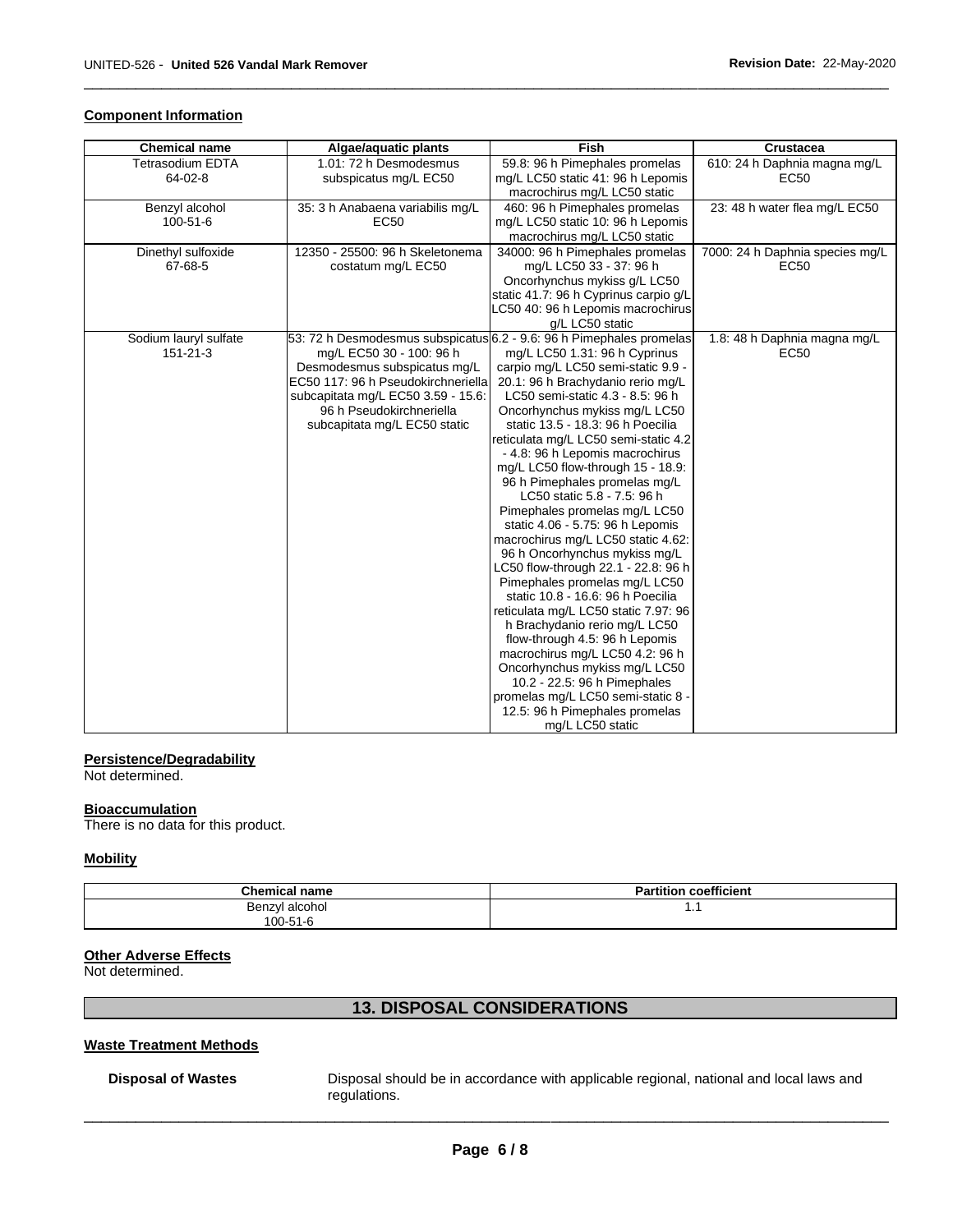| <b>Contaminated Packaging</b>    | Disposal should be in accordance with applicable regional, national and local laws and<br>regulations.                                        |  |  |  |  |  |  |
|----------------------------------|-----------------------------------------------------------------------------------------------------------------------------------------------|--|--|--|--|--|--|
| <b>14. TRANSPORT INFORMATION</b> |                                                                                                                                               |  |  |  |  |  |  |
| <b>Note</b>                      | According to 49 CFR §173.150(f)(1), this material should be reclassified as "NA1993,<br>Combustible Liquid, N.O.S." if it is shipped in bulk. |  |  |  |  |  |  |
| <u>DOT</u>                       | Not regulated.                                                                                                                                |  |  |  |  |  |  |
| <b>IATA</b>                      | Not regulated.                                                                                                                                |  |  |  |  |  |  |
| <b>IMDG</b>                      | Not regulated.                                                                                                                                |  |  |  |  |  |  |
|                                  |                                                                                                                                               |  |  |  |  |  |  |

\_\_\_\_\_\_\_\_\_\_\_\_\_\_\_\_\_\_\_\_\_\_\_\_\_\_\_\_\_\_\_\_\_\_\_\_\_\_\_\_\_\_\_\_\_\_\_\_\_\_\_\_\_\_\_\_\_\_\_\_\_\_\_\_\_\_\_\_\_\_\_\_\_\_\_\_\_\_\_\_\_\_\_\_\_\_\_\_\_\_\_\_\_

# **15. REGULATORY INFORMATION**

#### **International Inventories**

| <b>Chemical name</b>        |              | <b>TSCA TSCA Inventory DSL/NDSL EINECS/ELI</b> |            | <b>ENCS</b> | <b>IECSC</b> | <b>KECL</b> | <b>PICCS</b> | <b>AICS</b> |
|-----------------------------|--------------|------------------------------------------------|------------|-------------|--------------|-------------|--------------|-------------|
|                             |              | <b>Status</b>                                  | <b>NCS</b> |             |              |             |              |             |
| Tetrasodium EDTA            |              | <b>ACTIVE</b>                                  |            |             |              |             |              |             |
| Benzvl alcohol              |              | <b>ACTIVE</b>                                  |            |             |              |             |              |             |
| Ethyl lactate               |              | <b>ACTIVE</b>                                  |            |             |              |             |              |             |
| Dinethyl sulfoxide          | ⌒            | ACTIVE                                         |            |             |              |             |              |             |
| Alcohols, C9-11 ethoxylated | $\checkmark$ | <b>ACTIVE</b>                                  |            |             |              |             |              |             |
| Sodium lauryl sulfate       | ⌒            | <b>ACTIVE</b>                                  |            |             |              |             |              |             |

**Legend:** 

*TSCA - United States Toxic Substances Control Act Section 8(b) Inventory* 

*DSL/NDSL - Canadian Domestic Substances List/Non-Domestic Substances List* 

*EINECS/ELINCS - European Inventory of Existing Chemical Substances/European List of Notified Chemical Substances* 

*ENCS - Japan Existing and New Chemical Substances* 

*IECSC - China Inventory of Existing Chemical Substances* 

*KECL - Korean Existing and Evaluated Chemical Substances* 

*PICCS - Philippines Inventory of Chemicals and Chemical Substances* 

*AICS - Australian Inventory of Chemical Substances* 

#### **US Federal Regulations**

### **CERCLA**

This material, as supplied, does not contain any substances regulated as hazardous substances under the Comprehensive Environmental Response Compensation and Liability Act (CERCLA) (40 CFR 302) or the Superfund Amendments and Reauthorization Act (SARA) (40 CFR 355).

#### **SARA 313**

Section 313 of Title III of the Superfund Amendments and Reauthorization Act of 1986 (SARA). This product does not contain any chemicals which are subject to the reporting requirements of the Act and Title 40 of the Code of Federal Regulations, Part 372

# **CWA (Clean Water Act)**

This product does not contain any substances regulated as pollutants pursuant to the Clean Water Act (40 CFR 122.21 and 40 CFR 122.42)

#### **US State Regulations**

#### **California Proposition 65**

This product does not contain any Proposition 65 chemicals.